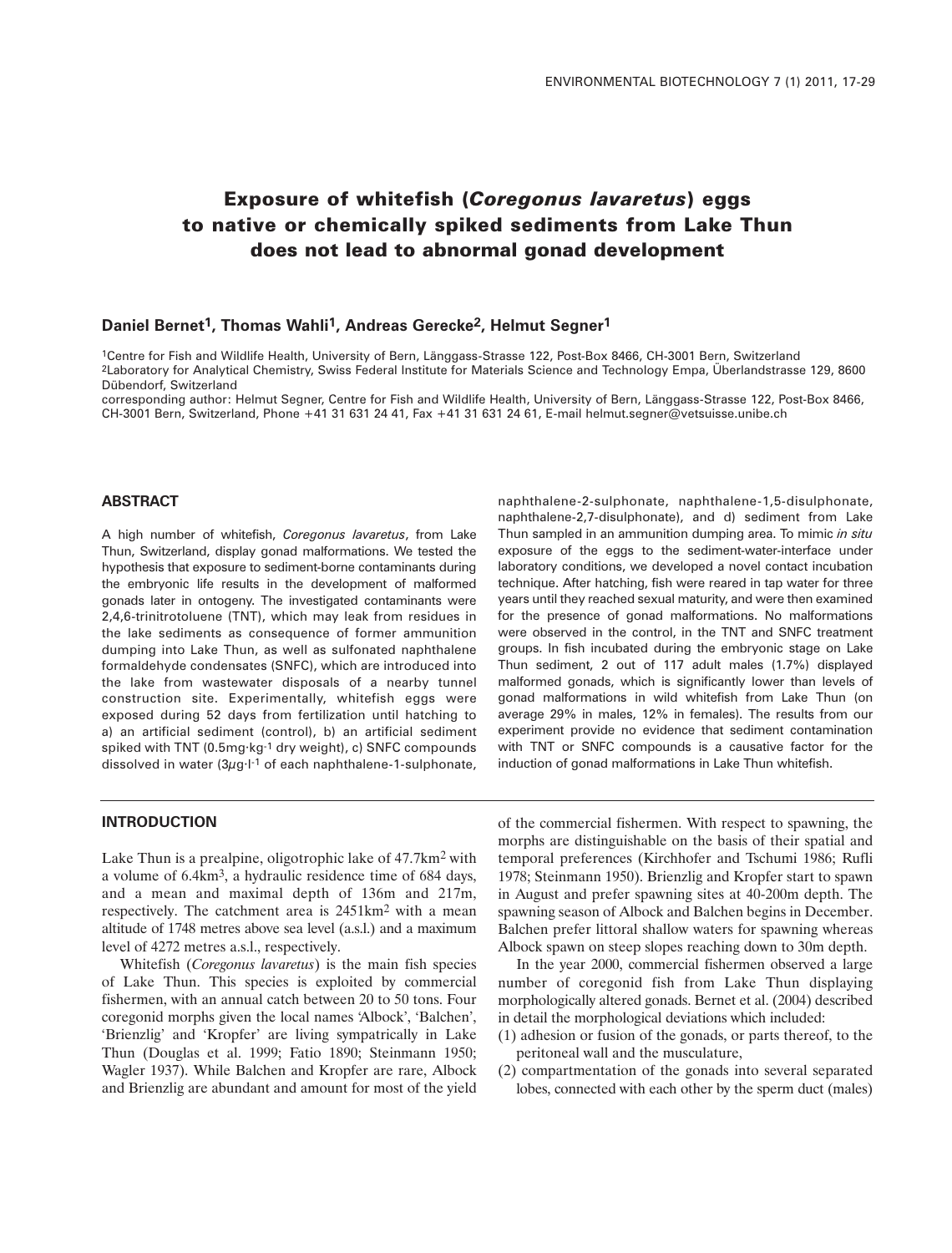and the ovarian envelope (females), a condition which is also termed "segmented gonads" (Hecker et al. 2006),

- (3) atrophy or aplasia, when one or both gonad strands are undeveloped (atrophy) or totally absent (aplasia),
- (4) simultaneous hermaphroditism and intersex condition, where testicular and ovarian tissue occur in the same individual,
- (5) asymmetry of the left and right gonad strands in respect to their volume, whereby only differences >50% between left and right were counted, and
- (6) constriction of the gonads when they are segmented into several lobes, but – in contrast to compartmentations testicular (in males) or ovarian tissue (in females) is still present in the intersection parts and the lobes are not locally separated from each other.

Macroscopic and histological illustrations of these morphological gonad alterations are published by Bernet et al. (2004, 2008).

Epidemiological investigations on the presence of gonad malformations in whitefish from 3 Bernese lakes in the years 2004-2005 indicated that from the aforementioned malformation types only fusions to the lateral musculature, intersex gonads, compartmentations (or segmentations) of the gonad strands, and atrophy/aplasia of gonad strands showed an enhanced frequency in Lake Thun's whitefish compared to gonad development in whitefish from the other 2 lakes. Constrictions and asymmetries, however, were found in comparable frequencies in coregonids from all three lakes (Bittner et al. 2009). Based on this, Bittner et al. (2009) suggest that only fusions, compartmentations, intersex gonads and atrophy/aplasia represent malformations *sensu stricto*, while the other morphological alterations, constrictions and asymmetries, represent baseline variations of normal gonad morphology. Based on this definition, whitefish from Lake Thun show significantly higher prevalences of gonad malformations than whitefish from the two other lakes with the following frequencies: 29.1% (6%-67%; 16 samplings with a total (N) of 903 males) of coregonid males and  $11.8\%$  (0%-43%; N=574) females from Lake Thun showed malformed gonads, compared to 7% (0%-18%; 9 samplings; N=430) in males and  $0.7\%$  (0%-2%; N=574) in females from Lake Brienz and  $4.5\%$  (0%-57%; 8 samplings; N=356) in males and 3.2% (0%-55%; N=184) in females from Lake Biel (Bittner et al. 2009).

The phenomenon of increased prevalences of gonad malformations in coregonids from Lake Thun raised the question about the causes. One etiological factor that might be involved in the induction of the gonad malformations are chemical contaminants. This is of particular relevance as Lake Thun serves as reservoir of drinking water for nearly half a million people. One possible source of chemical contamination of Lake Thun are explosives from ammunition deposits in the lake sediments. From the 1920s until the 1960s, the Swiss Army and a nearby ammunition manufactory dumped approximately 4,600 tons of ammunition into the lake. One of the main ammunition constituents 2,4,6 trinitrotoluene (TNT) and its major transformation products (aminodinitrotoluenes (2 or 4-ADNT), diaminonitrotoluenes (2,4- or 2,6-DANT), trinitrobenzene (TNB)) can have toxic effects on a variety of aquatic indicator species (see review by Talmage et al. 1999). Of particular concern is that TNT as well as some other explosive constituents were reported to have weak endocrine activities and thus may have the potential to interfere with the gonad development in fish (European Commission 2000).

A second potential source of chemical contamination of Lake Thun is wastewater from the tunnel works in the nearby Lötschberg mountain range. The mining construction work, executed from 1994 to 2006, led to the release of wastewater into the river Kander, which is the main tributary to Lake Thun. Chemicals applied for the tunnel works include a wide range of substances such as explosives (mainly polyisobutenes), concrete plasticisers (mainly sulphonated naphthalene formaldehyde condensates) and flocking agents for the wastewater treatment, mainly acryl amides (Cantonal Office for Water and Soil Protection, unpublished). Although the wastewater was treated before release into the river Kander, and although it was diluted during the 25km passage from the effluent downstream to Lake Thun, environmental fate models indicate that substances used in high tonnages could have reached effective concentrations in the lake (Brem and Gälli 2005). One group of chemicals used in high quantities (6,000 tons) for the tunnel construction were sulfonated naphthalene formaldehyde condensates (SNFC). A worst case scenario model predicted effective concentrations of SNFC compounds in the river Kander of  $26.2\mu g l^{-1}$ , and of  $3\mu g l^{-1}$  in Lake Thun.

The sediments of Lake Thun can be a relevant source of chemical exposure of whitefish, as the sediments contain the dumped ammunition, and as they act as a sink for lipophilic chemicals. The life stage of whitefish that is in direct contact with sediments is the embryonated egg stage, a particularly vulnerable life stage. While spawning and fertilization of whitefish takes place in the littoral and pelagic zones, the fertilized eggs sink down to the sediments. Embryonic development on the sediments can last for about 3 months. After hatch, the larvae leave the sediment zone and swim up to the water surface.

In the present study, we tested the hypothesis whether exposure of whitefish eggs to Lake Thun-relevant contaminants during the embryonic development leads to altered morphological gonad development later in their life. To simulate sediment exposure, we developed a methodology to incubate whitefish eggs in contact with sediments under laboratory conditions. We tested three exposure conditions, i.e. (i) native sediments collected in Lake Thun, (ii) artificial sediments spiked with TNT (as a representative substance for the ammunition dump) and (iii) SNFC compounds dissolved in water (as a representative substance for the tunnel works). The control group was exposed to an artificial sediment.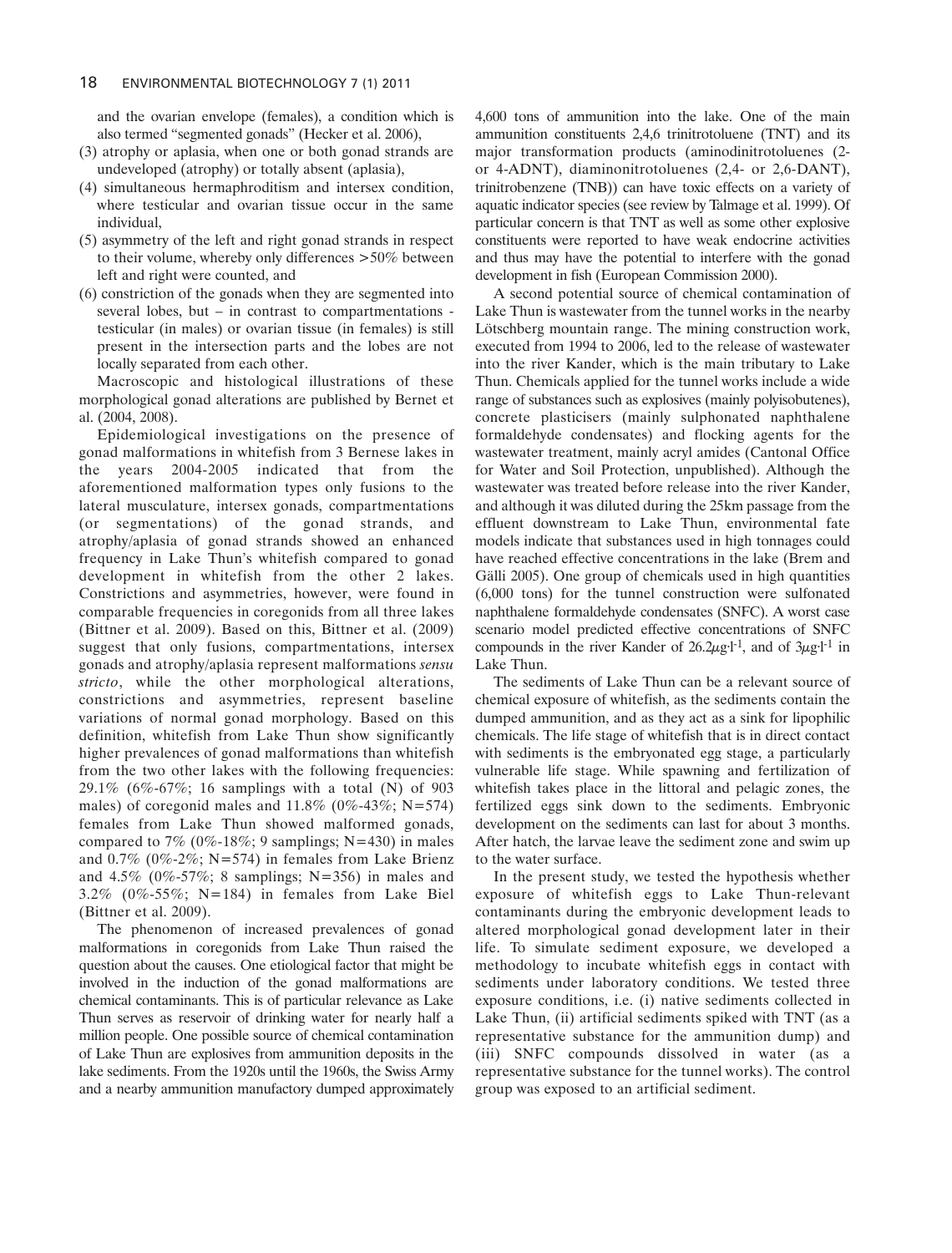## **MATERIAL AND METHODS**

# **Exposure system**

Eggs from whitefish are usually incubated in Zug jars. Zug jars are bottle shaped glass bodies without lid and bottom, standing upside-down. Water is constantly flowing through in bottom-up direction. The whitefish eggs placed in the Zug jars are gently moved by the water flow.

The Zug jar incubation method was unsuitable for our aim of sediment exposure of whitefish eggs. This was due to two reasons. First, the Zug jar installation does not allow to establish a sediment-egg interaction. To simulate the situation at the bottom of the Lake, the fertilised whitefish eggs have to be in direct contact with sediments, and this contact must be maintained over the entire embryonic development until hatch. Second, the strong water exchange as used with the flow-through Zug jar incubation technique would dilute the contaminant concentrations in the sediment of our exposure system over time.



**Figure 1. Plastic box for egg-sediment incubation, with water pump and perforated chrome-plated steel sheet tray. The whitefish eggs were seeded onto the tray.**

In order to simulate sediment exposure of whitefish eggs in the lake, we developed a new incubation system for the fertilized eggs based on a re-circulation technique for the water body. This system consisted of plastic boxes of 60·40·22cm in size containing a 4-5cm high layer of sediment (Figure 1). On top of the sediment, a chrome-plated steel sheet was placed. The steel sheet was perforated with holes of 2mm in diameter and had a pulled up rim of 1cm at every side. Fertilised whitefish eggs were seeded onto this steel sheet. The perforations of 2mm were slightly smaller than the size of a whitefish egg (2.2-2.5mm in diameter). Thus, the eggs settled in the holes of the perforated steel sheet (Figure 2). The advantages of using such a steel sheet are that (i) the eggs are in direct contact with the sediment, (ii) water exchange around the eggs is possible in a way that anoxic conditions as they could occur in sediment incubations are avoided, and (iii) the handling of the eggs and/or the boxes during the incubation period is feasible, e.g. for treatments, cleaning and water exchanging measures. A small water pump with an adjustable water flow was set in every box. The water outflow of the pump was directed by a soft polyvinylchlorid tube of 1.5cm to a plastic pipe of 40cm length and 1.5cm in diameter, with multiple lined up perforations of 2mm in diameter. The plastic pipe was placed opposite the water pump. This generated a gentle water circulation all over the whole steel sheet area, and supplied the eggs with oxygenated water. Every box received trickle flow aeration by an air stone connected with an externally fixed air pump. We took care to ensure that water conditions in the experimental treatments were above anoxic levels. This simulated the oxygen conditions in Lake Thun, where on an average 8.1mg·l<sup>-1</sup> O<sub>2</sub> (68% oxygen saturation), min. 4.0mg·l<sup>-1</sup>  $O_2$  (33.7%) and max. 10.9mg·l<sup>-1</sup>  $O_2$  (91.1%) were measured over ground at depth of 210-213m over a 10-year monitoring period from 2000 to 2010 (unpublished data provided by the Bernese Cantonal Office for Water and Soil Protection).



**Figure 2. Whitefish eggs in the eyed stage on the perforated chrome-plated steel sheet tray. The sediment layer is situated directly under the steel sheet. Thus the whitefish eggs are exposed in the sediment-water-interface layer.**

The sizes of the boxes were suitable for experiments with 10-15kg sediment and 20-25l overlying water body, and to incubate up to 10,000 whitefish eggs.

## **Experimental setup**

An experimental setup with four different treatment groups was designed:

• Control group: Eggs incubated on artificial sediment (for description see below). The aim was to test if or at what frequency whitefish develop malformed gonads independent of a contamination of the sediments. The treatment was run in duplicates.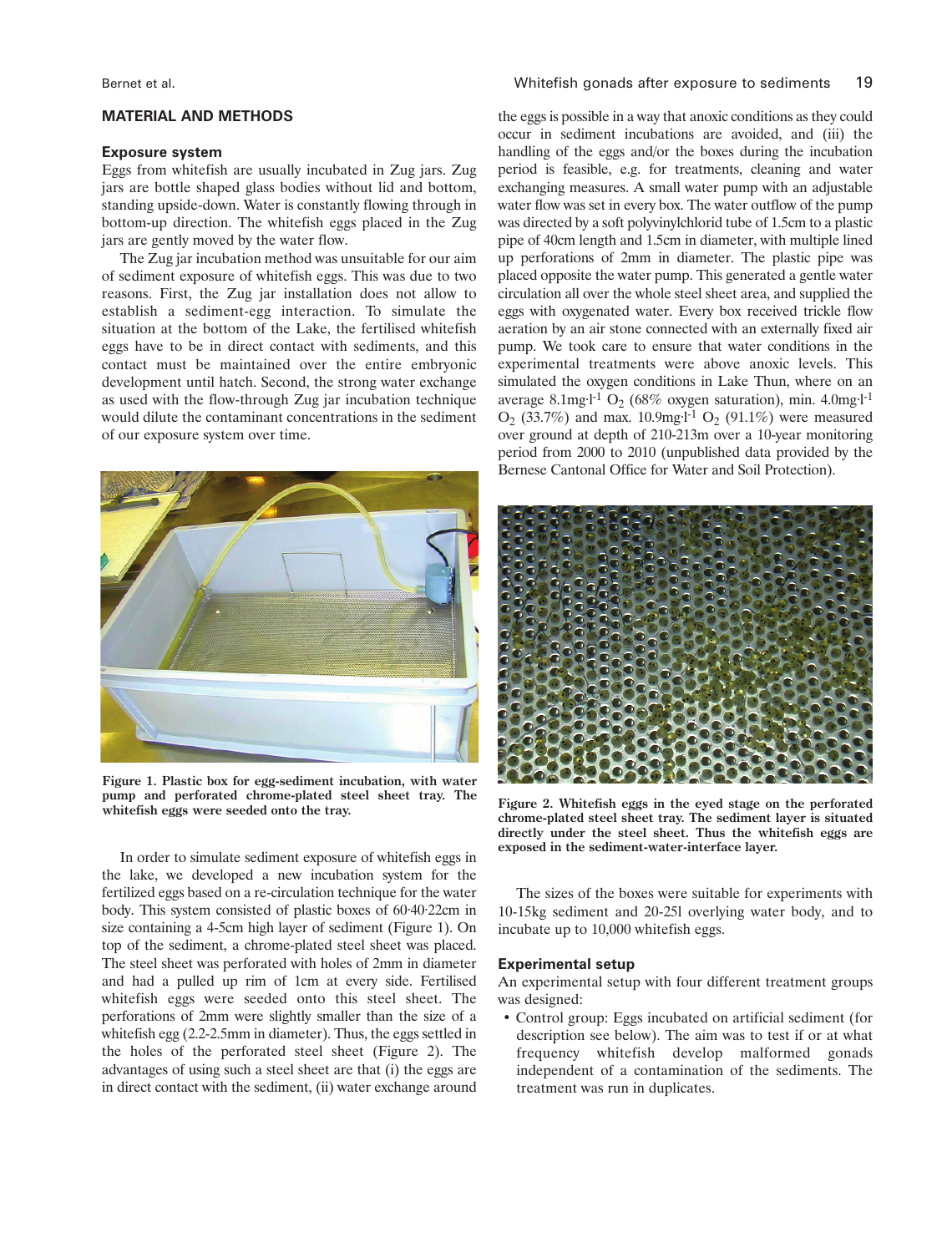- Lake Thun sediment group: Eggs were incubated on sediment sampled in Lake Thun at its deepest site. This is a site where ammunition has been dumped. The aim was to test if and at what frequency whitefish eggs exposed to this sediment develop malformed gonads in their adult life stages. The treatment was run in duplicates.
- Sediment spiked with 2,4,6 trinitrotoluene (TNT): Whitefish eggs were incubated on artificial sediment (see below) spiked with 0.5mg TNT·kg-1 dry weight (wt). The aim was to test if and at what frequency whitefish eggs develop gonad malformations when exposed to TNT contaminated sediment during their egg stage. The treatment was run as a single group.
- Sulfonated naphthalene formaldehyde condensates (SNFC): Whitefish eggs were incubated in water spiked with different SNFC components. The experiment was run without sediment due to the fact that SNFC components show a prominent surfactant-like activity. The setup without a sediment matrix was chosen because we wanted to minimize the risk in a 3 year lasting experiment that the SNFC components adhere to an unpredictable extent to the sediment particles and thus would not have been available for the exposed whitefish eggs. The aim was to reveal if and at what level embryo exposure to the SNFC components has the potential to lead to gonad malformation in whitefish at the adult stage. The treatment was run as a single group.

# **Sediment preparation**

# **Lake Thun sediment**

On 5 December 2005, sediment from the top 50cm of Lake Thun at its deepest location (200-217 m; Coordinates SwissGrid: 623'500/169'500; WGS84: 1°21'49''/50°36'23'') was sampled using a piston coring system described in detail by Kelts et al. (1986). The location chosen corresponds to one of the spots where ammunition was dumped. The overlying water was removed from the sediment fraction. The sediment was frozen at -20°C before further use. Prior to the experiment, the frozen lake sediment was thawed, and 6.5kg of wet sediment was filled in the box. The box was added with 15l tap water.

#### **Artificial sediment**

For the control groups and the treatment group spiked with TNT, we used an artificially composed sediment, prepared with the following components:  $30\%$  quartz sand (100-355 $\mu$ m),  $20\%$ quartz powder (Milisil W4), 34% dolomite powder, 0.5% lime powder (all components purchased from carlo Bernasconi AG, Bärschwil, Switzerland), 13.5% siliceous earth (Hänseler AG, Herisau, Switzerland), 2% alpha cellulose (Sigma-Aldrich GmbH, Schnelldorf, Germany). Each incubation box of the control group and the TNT spiked sediment group was filled with 8kg of this powder mixture. The different sediment fractions were homogeneously mixed and a continuous gentle water current was established during 48 hours. Thereafter the sediment was allowed to completely settle. Subsequently the

overlying water was removed. This resulted in sediment of 10.5kg wet weight.

The sediment was spiked with a nominal concentration of 0.5mg TNT·kg-1 dry weight. To this end, a stock solution of 3mg 2,4,6 TNT per ml ethanol 100% was prepared. The TNT was kindly provided by armasuisse, Thun, Switzerland. 1.3ml of this stock solution were diluted with 8.7ml ethanol 100%. This solution was added to the wet artificial sediment and mechanically mixed. The spiked sediment was left undisturbed for 2h at room temperature to let evaporate the ethanol. On days 24, 34, and 43, five litres of water in the incubation box were renewed with tap water, and TNT concentration was refreshed with 0.7ml of the stock solution.

The box of the SNFC group was filled with 20l tap water. 120 $\mu$ g naphthalene-1-sulphonate (1-NS; purity: 50%), 85.7 $\mu$ g naphthalene-2-sulphonate (2-NS; purity: 70%), 70.6µg naphthalene-1,5-disulphonate (1,5-NdS; purity: 85%), and naphthalene-2,7-disulphonate (2,7NdS; purity: 100%) were mixed into the water. This amounted to nominal concentrations of  $3\mu g·l$ <sup>-1</sup> for each SNFC component. All chemicals were commercially available from Sigma-Aldrich, Buchs, Switzerland, and ABRC GmbH, Karlsruhe, Germany. Five litres of the incubation water were renewed on days 24, 34, and 43 with tap water, and half of the dosage of the four SNFC chemicals was added to refresh the SNFC concentrations.

The overlying water in the incubation boxes of the TNT group was chemically analysed for TNT and its degradation product aminodinitrotoluene (ADNT) at days 24 and 31. Water of the SNFC spiked group was chemically analysed at termination of the sediment incubation at day 52.

# **Chemical water analyses**

Water samples were analyzed for TNT and ADNT with highperformance liquid chromatography (HPLC) coupled to tandem mass spectrometry (HPLC Agilent 1100 Series, Agilent Technologies, Palo Alto, CA; HTS PAL autosampler, CTC Analytics, Zwingen, Switzerland; API 4000 triple quadrupole mass spectrometer, Applied Biosystems, Foster City, CA). Direct coupling of an online solid-phase extraction (SPE) cartridge (two stacked cartridge pre-columns,  $4.3$ mm,  $5\mu$ m, same stationary phase as used for separation) to the LC-MS/MS was accomplished using a column switching technique.

Sample volumes of 1ml were injected into a loop. Samples were then transferred from the loop to the extraction cartridge using an auxiliary HPLC pump (Jasco PU980, Jasco®, Gross-Umstadt, Germany) and purified water as mobile phase at a flow rate of 1ml·min-1 during 90s. After valve switching, the enriched compounds were eluted directly to the analytical column with the mobile phase used for analysis. The compounds were separated on a Synergi Fusion RP-80 (150·2 mm, 4µm, Phenomenex) HPLC column, fitted with a cartridge pre-column (4·2mm) filled with the same stationary phase. Elution was achieved using a mobile phase gradient starting from 100% water to 30% water and 70% methanol within 10min, followed by an isocratic hold of 5min.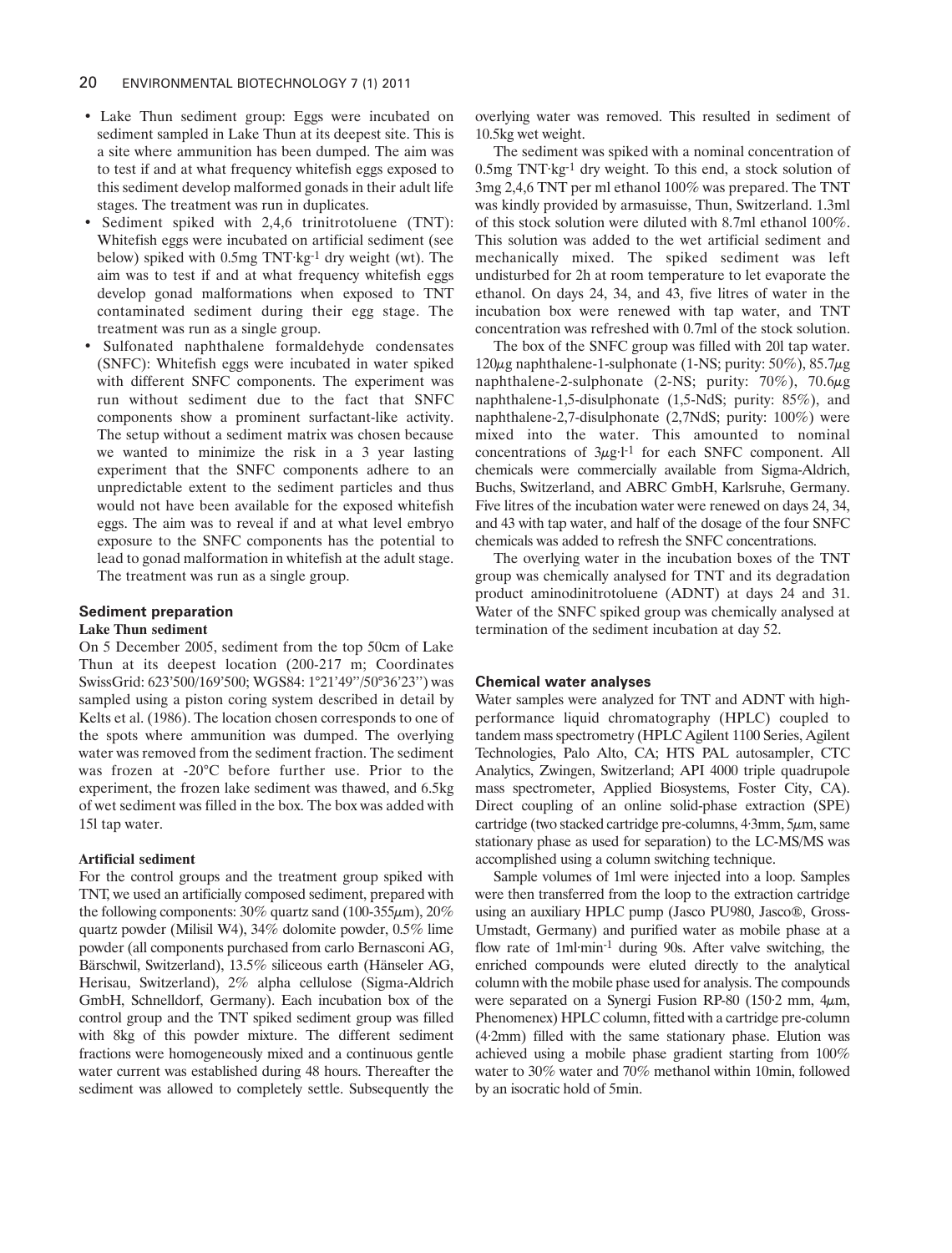The mass spectrometer was equipped with a turbo ion spray source and operated in negative mode (ion spray voltage, 4.5kV, 450°C) using multiple reaction monitoring (MRM) with the following ion transitions: TNT, m/z  $226 \rightarrow 196$  with a collision energy of 18eV (and for confirmatory purposes, m/z 226→46, 45eV); ADNT, 196→119, 24eV (196→46, 41eV). Using these conditions, detection limits of 15 and 10ng·l-1 were achieved for TNT and ADNT, respectively.

The analysis of 1-NS and 2-NS was based on sample enrichment and instrumental analysis by LC/MS (Varian 210 pumps/Varian 1200 MS). The volume of the aqueous sample was reduced from 20ml to approximately 0.5ml in a rotary evaporator. To remove precipitated minerals, the samples were filtrated over glass wool. The filters were washed (2ml) and the combined filtrate and wash solution were reduced to 0.55ml. LC was performed on a column from Macherery-Nagel (NUCLEOSIL 100-5 C18 Nautilus, 125mm·3mm i.D.;  $5\mu m$  particle size) using a methanol/water (each containing  $0.005\%$  acetate buffer) flow gradient (0%) MeOH/0.25ml·min-1 at 0min; 0% MeOH/0.25ml·min-1 at 10min; 35% MeOH/0.38ml·min-1 at 12min; 60% MeOH/0.38ml·min-1 at 25min; 60% MeOH/0.38ml·min-1 at 27min; 0% MeOH/0.25ml·min-1 at 29min; 0% MeOH/0.25ml·min-1 at 45min). Mass spectrometry was performed by ionization in the negative electrospray mode (280°C drying gas, 6000V capillary voltage) and mass separation in the single ion mode (m/z 207, unit mass resolution). Quantification was done by external calibration. The limit of detection was  $0.3\mu$ g·l<sup>-1</sup> for 1-NS and 2-NS (the limit of detection for 1,5-NdS and 2,7-NdS was much higher  $(250\mu g \cdot l^{-1})$  and prevented quantification of 1,5-NdS and 2,7-NdS in the exposure samples).

#### **Fish stripping and egg fertilisation**

Mature whitefish of the morph 'Albock' were caught in Lake Thun on mid-December 2005 on their spawning grounds by bottom gill nets. Fish were killed by a blow on their head. Eggs from females and milt from males were artificially stripped from every fish in separate Petri dishes. Donor fish were dissected and their gonads morphologically assessed. Only those eggs and semen in the Petri dishes that originated from donor fish without any of the Lake Thun typical gonad malformations (Bernet et al. 2004) were used for artificial fertilisation. Eggs from one female were fertilised with milt from one male. Fertilisation was induced by adding a few ml of lake water to a Petri dish. The Petri dishes were gently moved for few seconds. Few minutes later, the fertilised eggs were collected in a separate container, filled up with approximately 1l of lake water and left undisturbed for at least 30 minutes to allow for egg hardening. Subsequently, fertilised eggs were transferred temporarily for 2-4 days into a vertical-flow tray incubator, supplied with tap water of 8°C. During that time, any non-fertilized eggs were removed. For the subsequent experiment in the sediment incubator boxes, only viable eggs were used.

# **Egg incubation**

After sediment preparation, the incubation boxes were placed into a dark climate chamber at 4°C. 9,000 fertilised whitefish eggs were transferred from the vertical-flow tray incubator into each incubator box. Temperature, dissolved oxygen, alkalinity, ammonia and nitrite concentration were monitored throughout the exposure period using commercially available kits (Aquamerk, Germany). The eggs were periodically treated against fungal infestations by transferring the steel sheets with the eggs into an antifungal treatment solution of Pyceze (Novartis, England; Dosage: 1ml·10l-1). Dead eggs were removed every day or every other day.

# **Fish rearing**

After 52 days or 340 day-degrees (sum of the daily mean water temperature), whitefish embryos started to hatch. Hatchlings were transferred initially to 150l flow-through aquarium tanks supplied with tap water, and later to 250l tanks. Hatchlings from the replicate incubation boxes were pooled. Fish were fed dry feed. Initially they were given Aglonorse Nr. 1 (0.6mm grain size) (EWOS AS, Bergen, Norway), and later Silvercup 501 (0.6mm) and 503 (1.2mm) (Hokovit, Bützberg, Switzerland). Water temperature throughout the year ranged between 7°C and 20°C. The rearing period lasted until fish were 1015-1028 days old and reached their first spawning season.

#### **Fish sampling**

Fish were sampled for examination of their gonad morphology in December 2008 at an age of three years. After euthanization with an overdose of Finquel (Argent Laboratories, Redmont, USA), fish were measured and weighed, dissected and macroscopically assessed for the presence of the gonad malformations: (i) fusions to the peritoneal wall, (ii) compartmentations, (iii) aplasia/atrophy and (iv) macroscopic intersex conditions (see Bernet et al. 2004). These morphological alterations are considered to represent malformations of gonad morphology in whitefish (Bittner et al. 2009).

# **RESULTS AND DISCUSSION**

We applied a new technique for incubating coregonid eggs on horizontal trays with recirculation of the incubation water. The incubation system provided water parameters supporting normal development of the fish eggs: water temperature 5.2-5.6°C, dissolved oxygen 10.2-12.0mg·l-1, oxygen saturation 95-101%, pH 7.3-7.7, nitrite  $(NO<sub>2</sub>)$ 0.00-0.05mg·l<sup>-1</sup>, ammonia (NH<sub>3</sub>) 0.001-0.002mg·l<sup>-1</sup>.

Compared to the conventional Zug jar incubation technique which usually results in more than 90% of the incubated eggs to hatch, the hatching success in the sediment incubation boxes was estimated to be about 50%. This reduced hatching success was to be expected,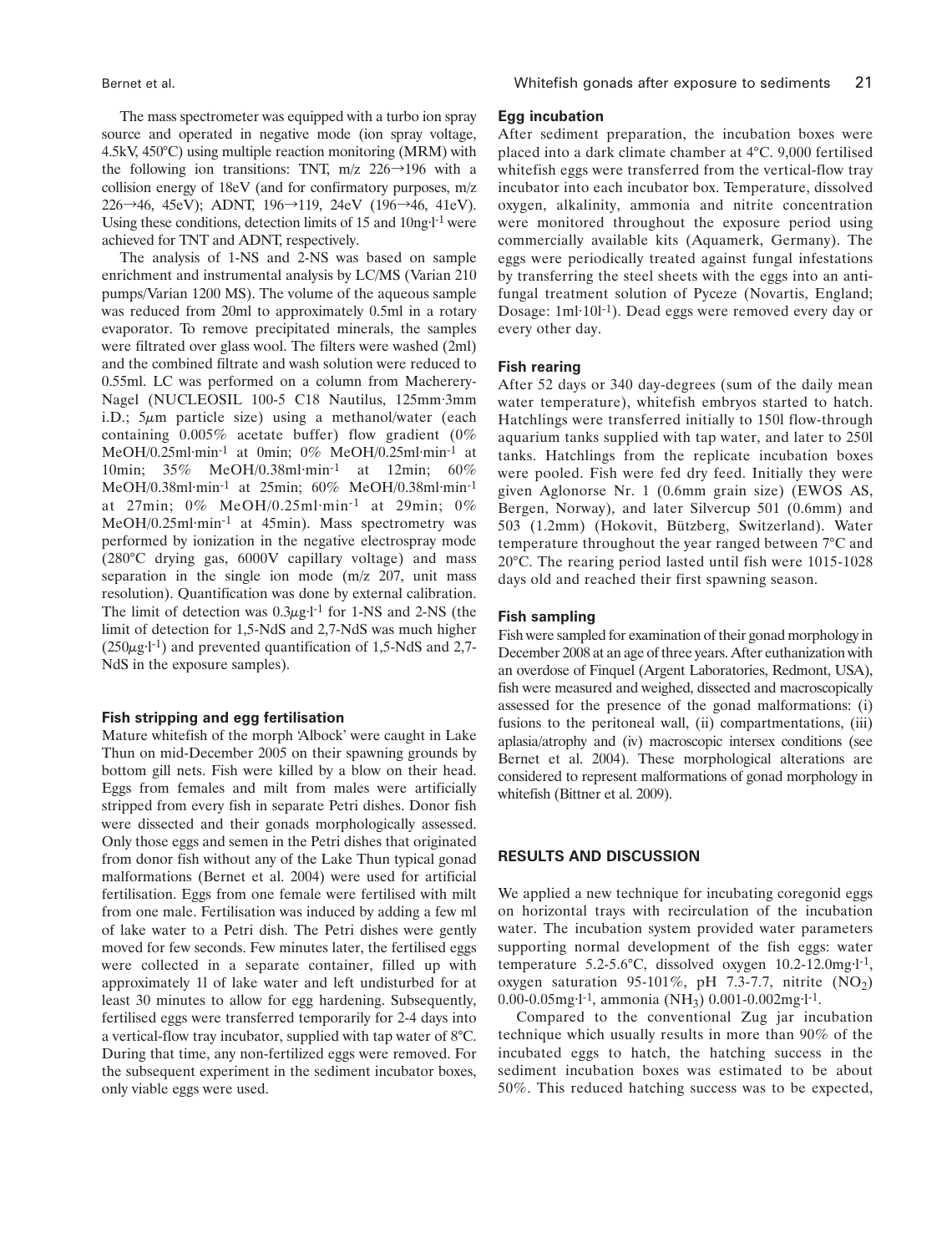because a re-circulation of the water without using UVlight or ozonising water treatments favours fungal infections of the eggs with *Saprolegnia* sp. Thus, it was essential to remove daily or at least every second day *Saprolegnia*-infected eggs. This makes the incubation technique time-and labour-intensive. Removal of infected eggs may be not sufficient to control fungal infection in the sediment incubation boxes, but additionally periodic antifungal baths as well as periodical water changes may be needed. In the current experiment, exchanging 25% of the water every 3-4 weeks controlled the incidence of fungal infection.

The advantage of the new incubation method is that it permits developmental exposure of whitefish eggs to the sediment-water interface. This methodology was a prerequisite for our study aim, i.e. to expose coregonid eggs to sediments, either control sediments or sediments spiked with chemicals, to evaluate possible effects on gonad development of whitefish.

## **Chemical analyses**

According to chemical analyses, TNT concentrations present in the water body of the TNT treatment group were substantially lower than the nominal concentration used for spiking the sediment. Measured concentrations were  $0.1\mu$ g·l<sup>-1</sup> for 2,4,6 TNT on day 24, and  $0.15\mu g \cdot l^{-1}$  on day 31, in comparison to the nominal dosing concentration of  $500\mu$ g·kg<sup>-1</sup> dry wt. The TNT transformation product ADNT was detected at concentrations of  $3.6\mu g l^{-1}$  and  $5.0\mu g l^{-1}$  at days 24 and 31, respectively. We assume that the bulk of the sediment-spiked TNT remained adsorbed to the sediment due to the strong interactions of TNT with organic matter and also with clay minerals (Brannon and Pennington 2002). Furthermore, TNT associated with soils and sediments undergoes transformation through reduction of the nitro groups on the ring, leading to the formation of aminodinitrotoluenes (2- or 4-ADNT), and subsequently diaminonitrotoluenes (2,4- or 2,6-DANT) (Elovitz and Weber 1999). The adsorption and metabolic transformation are likely to be responsible for the low effective TNT concentrations in the water body of the incubation boxes, as detected analytically. Also in other sediment exposure studies with fish, rapid metabolic degradation of TNT, both outside and inside the fish, has been observed (Lotufo et al. 2010; Yoo et al. 2006). While uptake of TNT into the fish was rapid, bioconcentration remained low due to significant endogenous metabolism (Lotufo et al. 2010;Yoo et al. 2006). These observations are in agreement with the transcriptomics findings of Eisentrager et al. (2007) who found that many genes involved in detoxification pathways were upregulated in TNTtreated HepG2 cells. The main target organs of TNT and metabolites in the fish appear to be liver and viscera (Lotufo 2011); with respect to fish gonads, no information is available.

In contrast to the findings with TNT, in the SNFC exposure experiment there was a good agreement between nominal and measured chemical concentrations. The levels of  $3.2\mu$ g·l<sup>-1</sup> 1-NS and  $3.7\mu$ g·l<sup>-1</sup> 2-NS in the water body corresponded well to the nominal spiking concentrations  $(3\mu g I^{-1}$  each).

# **Gonad morphology**

In the control group (eggs incubated on non-spiked artificial sediment), none of the fish that have been exposed to the sediment during the embryonic stage displayed Lake Thun-typical gonad malformations once they had developed to the adult stage. In the treatment group being exposed to sediment from Lake Thun during embryogenesis, 2 out of 200 adult fish displayed malformed gonads. These two fishes were males (2 out of 117 males), corresponding to 1.7 % malformed male fish (Figure 3). One of the two malformed males showed a normal left testicular strand, while the right one was missing (aplasia). The second male displayed compartmented testicular lobes. None of the females of Lake Thun sediment group (n=83) showed malformed ovaries. The frequency of gonad malformations as observed in the Lake Thun sediment exposure group is by far below the frequencies of malformed gonads in wild whitefish sampled on spawning sites in Lake Thun, which is on average 29.1% in males, and 11.8% in females (Bittner et al. 2009).

Whitefish exposed during embryogenesis to either TNTspiked sediment or SNFC-dosed water showed no Lake Thun-typical gonad malformations at all when they had reached the mature stage. This was the case both for male and female whitefish (Figure 3). Also from the published literature, there is no clear indication that these chemicals would affect gonad phenotypic development. While to our knowledge, no information is available on toxic mechanisms or processes induced by SNFC, sparse information exists with respect to the processes potentially involved in TNT toxicity. In a study aiming to identify biomarkers of TNT exposure in rainbow trout, Ek et al. (2005) found that particularly enzymes and metabolites of the antioxidant defence system, such as glutathione reductase or the concentration of oxidised glutathione, were responsive. This is confirmed by the microarray study of Eisentraeger et al. (2007) on TNTexposed HepG2 cells , where an upregulation of antioxidant genes were reported as well. Eisentraeger et al. (2007) had another interesting observation, that genes of extracellular matrix components were responsive to TNT exposure, because expression of extracellular matrix genes was also altered in Lake Thun whitefish displaying malformed gonads (Bittner et al. 2011).

Another line of evidence that may point to an influence of TNT on gonad structure comes from reports on endocrine-disrupting activities of TNT. For instance, mRNA expression of steroidogenic regulatory protein (StAR), which is a key enzyme in the synthesis of (sex) steroids, was reduced in TNT-exposed American bullfrog (Paden et al. 2010). Also in eels (*Anguilla anguilla*), StAR expression was decreased under TNT exposure, and this was accompanied by TNT effects on P450 aromatase and the oestrogen receptors – thus pointing to a possible endocrine-disrupting activity of TNT (Della Torre et al. 2008). The fact, that chemically induced disruption of the endogenous hormone period during early stages of fish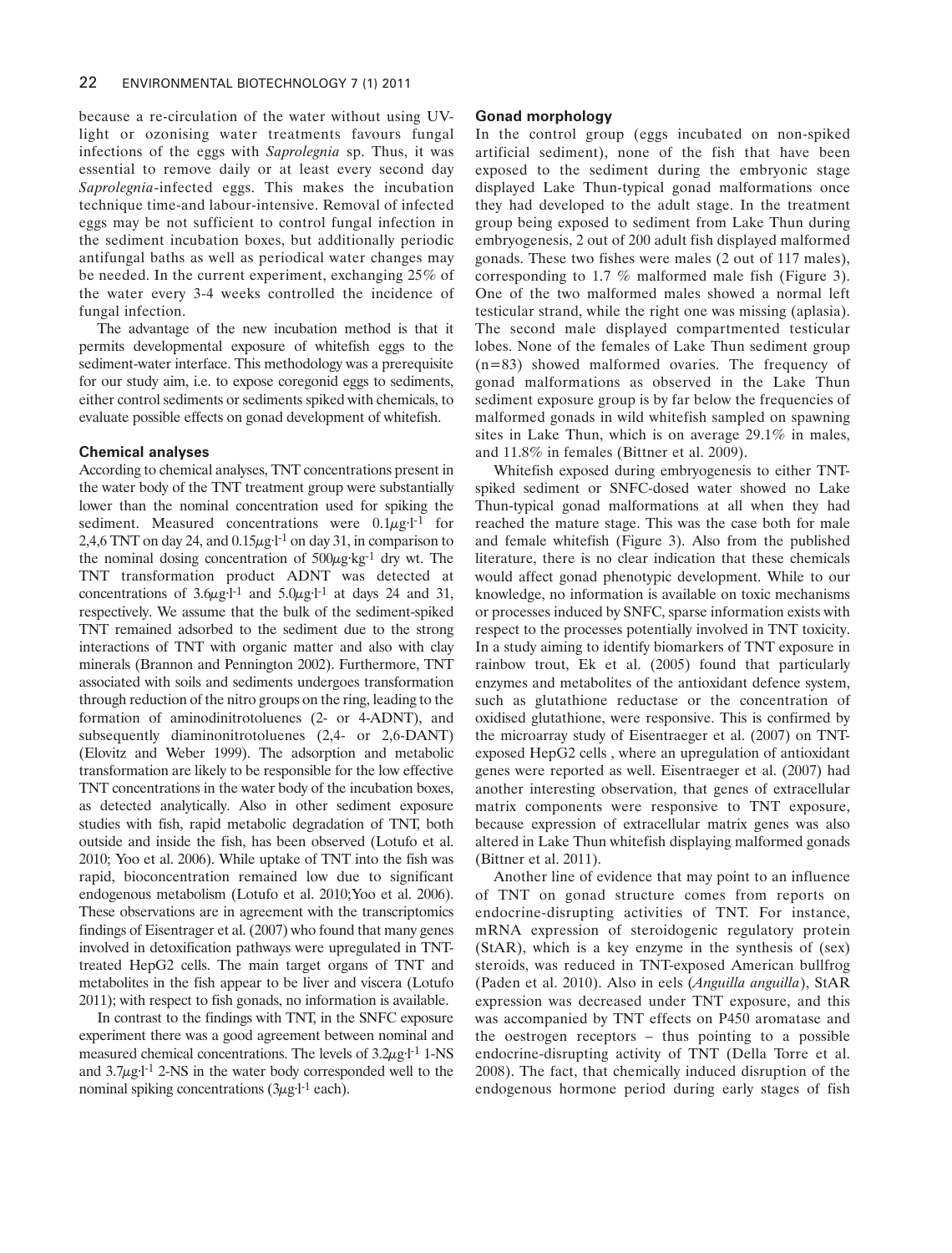40 **Gonad malformations (%)** 30 T 20 10  $\overline{0}$ 95 83 72 74 574 40 Gonad malformations (%) **Gonad malformations (%)** 30  $20$ 10

MS 134 D BERNET **available compounds; Lake Thun sediment = Eggs incubated on** Figure 3 **been dumped; TNT = Eggs incubated on artificial sediment Figure 3. Frequencies of gonad malformations in males (a) and females (b) of the different treatment groups: Control = Eggs incubated on artificial sediment mixed with commercially Lake Thun sediment sampled at a site, where ammunition has spiked with 2,4,6 TNT at concentrations of 0.5 mg·kg-1 dry wt; SNFC** = **Eggs** incubated in water in which  $3 \mu g \cdot$ <sup>1</sup> of each **naphthalene-1-sulphonate, naphthalene-2-sulphonate, naphthalene-1,5-disulphonate and naphthalene-2,7-disulphonate have been mixed in. For comparison reasons, frequencies of wild whitefish from Lake Thun with malformed gonads are presented. These fish have been sampled during a spawning site monitoring during 2004 and 2005 (Bittner et al. 2009). Fish were classified as having malformed gonads if one of the following malformation types were present: Fusions to the peritoneal wall, compartmentations, aplasia/atrophy, hermaphroditism. No macroscopic intersex was observed. The error bars represent the 95% confidence intervals (CI95) of a binomial distribution of the frequencies.**

development can have severe and lasting effects on their sexual development, is well established (Devlin and Nagahama 2002; Segner 2011). However, in order to affect gonad development of whitefish, it would be not sufficient that TNT disrupts the hormone system. Also the timing of exposure would be decisive. We know from research on salmonids that the timing of the critical period, when the developing gonad is sensitive to hormonal influences, can vary strongly even among closely related species. The results from our study suggest that, regardless if TNT had an endocrine disrupting effect on the whitefish embryos, this did not lead to a lasting effect on sexual differentiation or gonad morphology.

Taken together, the results of this experiment provide no evidence that early life exposure to the tested chemicals or sediments lead to the formation of gonad malformations in adult whitefish. This finding is of relevance as it has been hypothesized that explosives from the ammunition dumping in Lake Thun, or SNFC compounds from the Loetschberg tunnel works could be responsible for the gonad malformations. However, we would like to emphasize that our experiments do not definitely exclude sediment contamination to be responsible for gonad malformations in Lake Thun whitefish. In our experiment, we tested only a few selected compounds while both the ammunition and the wastewater from the Loetschberg tunnel works contain a myriad of other chemicals. Also the possibility of chemical mixture effects and the effects of metabolites arising from the parent chemicals must not be overlooked. Similarly, although the Lake Thun sediment used in our experiment was sampled from an ammunition dumping area, this does not necessarily mean that this sample is representative for the sediment contamination by ammunition-derived chemicals.

The exposure period in the present experiment was restricted to the egg period. During this stage developing embryos from wild whitefish are in direct contact to sediments and sediment-borne contaminants. The underlying assumption is that the embryo exposure would result in a delayed effect on gonad morphology, i.e. that the embryo period is the sensitive phase during which environmental stressors can induce a persisting effect on fish development that becomes manifest only later in their ontogeny. In fact, the literature provides several examples of such delayed effects of early life exposure of fish. For instance, Papoulias et al. (2003) showed that treatment of Japanese medaka (*Oryzias latipes*) with the DTT metabolite o,p-DDE during the egg stage had consequences for gonadosomatic index and gonad histology of adult, 107 day-old fish. Ottinger and Kaatari (2000) have shown that exposure of rainbow trout embryos to aflatoxin leads to immune dysfunction in later life stages. Similarly, Milston et al. (2003) observed that short-term early life exposure of Chinook salmon (*Oncorhynchus tshawytscha*) to o,p'-DDE caused humoral immunosuppression in the juvenile stage. Tiedeken and Ramsdell (2007) demonstrated that *in ovo* exposure of zebrafish (*Danio rerio*) to domoic acid had consequences on the toxicant susceptibility of the larval stage. Thus, it appears that early life exposure of fish indeed can result in late effects, although there exist no data whether this applies to whitefish and the stressors tested in the present experiment.

The experimental setup of this study must be seen as part of a series of experiments to elucidate the cause(s) of the malformed gonads in whitefish from Lake Thun. Whereas the present study tried to evaluate the role of chemical exposure during the embryonic stage, the other



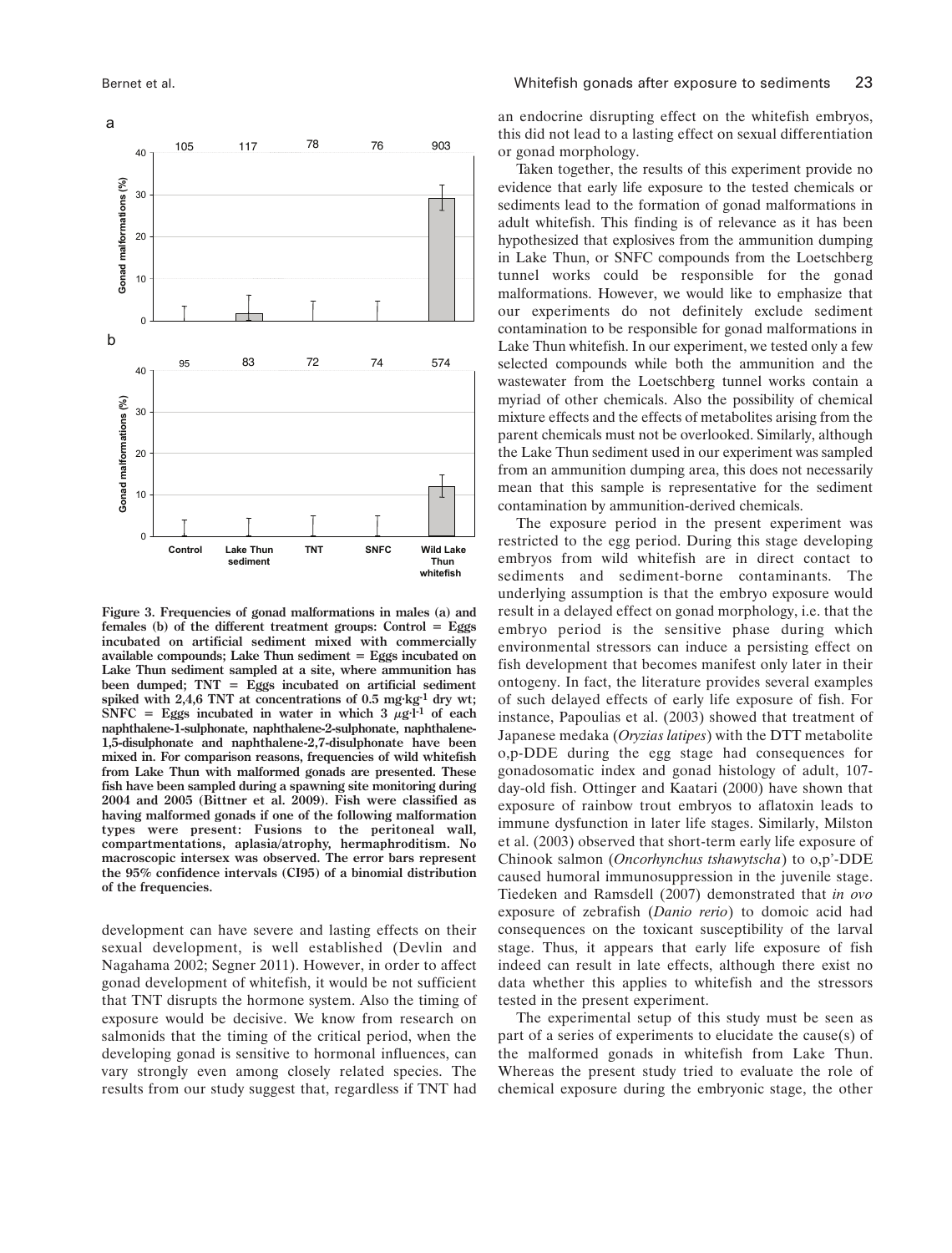studies set the focus to factors that are present during gonad development and differentiation in the period from hatching until sexual maturation. Bernet et al. (in preparation) reared hatchlings from different lakes (Lake Thun and Biel) over three years in different water sources (Lake Thun water, Lake Lucerne water and spring water as control) and fed them with zooplankton from Lake Thun or commercial dry feed. The study aimed at revealing the roles of the water, the food or the genetic constitution of the fish in the development of the gonad malformations. The results provide evidence that zooplankton from Lake Thun is the key factor in the development of gonad malformations. Malformed gonads were significantly more frequent in fish fed with zooplankton than in fish fed on dry food. Importantly, the frequency of gonad malformations in the zooplankton-fed fish was comparable to the frequency of gonad malformations in wild whitefish living in Lake Thun. The finding that the zooplankton from Lake Thun appears to contain a malformation-inducing factor corresponds with the finding from the present study which indicates that experimental treatments before the onset of feeding remain without effect on the development of gonad malformations.

# **CONCLUSION**

We established a novel technology for the incubation of coregonid eggs, which enables to simulate under laboratory conditions the exposure of whitefish eggs to the sedimentwater-interface, as it normally takes place in the lake. To this end, the whitefish eggs were placed on a steel sheet tray placed on top of the sediment. Dilution of spiked contaminants to the sediments was avoided by means of recirculation of the water body. This technique was applied to expose coregonid eggs to sediment from Lake Thun, to TNTspiked sediment, and to SNFC-dosed water.

The exposure of whitefish eggs to sediment from Lake Thun, sampled at sites where ammunition was dumped, did not lead to gonad malformation in adult mature fish in the third year of life. Also exposure of whitefish eggs to TNTspiked artificial sediment or to SNFC-containing water failed to induce the Lake Thun-typical gonad malformations in the whitefish. Thus, under the specific conditions of our experiment, we could not reveal an adverse effect of the embryo stage treatments on gonad morphology in adult fish.

# **ACKNOWLEDGEMENTS**

We thank B. Müller and S. Kipfer for excellent assistance during egg incubation, fish maintenance and samplings. M. Zeh and U. Lehmann are acknowledged for assistance during sediment sampling in Lake Thun. The TNT stock solution was kindly provided by J. Matthieu (armasuisse). T. Poiger

(Agroscope Wädenswil) is gratefully acknowledged for chemical analyses of TNT and its metabolites. The fishermen K. Klopfenstein, H. Moser, R. Thomann and H. Sieber provided us with mature donor whitefish from Lake Thun. We thank the Fisheries Inspectorate of Bern for financial support and infrastructure facilities for fish stripping. We thank U. Spörri for support in the analysis of SNFC. This work was funded in parts by a grant from the Swiss National Science Foundation (Grant 405040-106986/1).

#### **REFERENCES**

- Bernet, D., T. Wahli, C. Kueng, H. Segner. 2004. Frequent and unexplained gonadal abnormalities in whitefish (central Alpine *Coregonus* sp.) from an Alpine oligotrophic lake in Switzerland. Diseases of Aquatic Organisms 61: 137-148.
- Bernet, D., A. Liedtke, D. Bittner, R.I.L. Eggen, S. Kipfer, C. Küng, C. Largiader, M. J.-F. Suter, T. Wahli, H. Segner. 2008. Gonadal malformations in whitefish from Lake Thun: defining the case and evaluating the role of EDCs. Chimia 62: 383-388.
- Bernet, D., T. Wahli, C. Küng, H.-R. Zieri, H. Segner. Zooplankton feeding induces gonad malformations in whitefish from Lake Thun, Switzerland. In preparation.
- Berset, J.D., U. Ochsenbein, M. Zeh. 2007. Are Lake Thun and Lake Brienz contaminated with explosive residues? Chimia 61: 532-532.
- Berset, J.D. 2007. Sprengstoffspuren in allen drei grossen Berner Seen. GSA-Informationsbulletin: 2-7.
- Bittner, D., D. Bernet, T. Wahli, H. Segner, C. Küng, C.R. Largiadèr. 2009. How normal is abnormal? - Discriminating between malformations and natural variation in gonad morphology of European whitefish *Coregonus lavaretus* (L). Journal of Fish Biology 74: 1594–1614.
- Bittner, D., A.R. Cossins, H. Segner, L. Excoffier, C.R. Largiadèr. 2011. Identification of candidate genes and physiological pathways involved in gonad deformation of whitefish (*Coregonus lavaretus*) from Lake Thun, Switzerland. International Journal of Environmental Research and Public Health, submitted.
- Bogdal, C., M. Naef, P. Schmid, M. Kohler, M. Zennegg, D. Bernet, M. Scheringer, K. Hungerbühler. 2009. Unexplained gonad alterations in whitefish (*Coregonus* spp.) from Lake Thun, Switzerland: levels of lersistent organic pollutants in different morphs. Chemosphere 74: 434-440.
- Brannon, J.M., J.C. Pennington. 2002. Environmental Fate and Transport Process Descriptors for Explosives, US Army Corps of Engineers Report ERDC/EL TR-02-01, Available at http://el.erdc.usace.army.mil/elpubs/pdf/trel02-10.pdf
- Brem, D., R. Gälli. 2005. Beurteilung des Einsatzes von Bauchemikalien beim Bau der NEAT am Lötschberg – Stoffflussanalyse und grobe Abschätzung der ökologischen Risiken. Short report for the Amt für Gewässerschutz und Abfallwirtschaft des Kantons Bern, Abteilung Gewässer- & Bodenschutzlabor.
- Conder, J.M., T.W. La Point, J.A. Steevens, G.R. Lofuto. 2004. Recommendations for the assessment of TNT toxicity in sediment. Environmental Toxicology and Chemistry 23: 141–149.
- Douglas, M.R., P.C. Brunner, L. Bernatchez. 1999. Do assemblages of *Coregonus* (Teleostei: Salmoniformes) in the Central Alpine region of Europe represent species flocks? Molecular Ecology 8: 589–603.
- Della Torre, C., I. Corsi, S. Focardi, A. Arukwe. 2008. Effects of 2,4,6-trinitrotoluene (TNT) on neurosteroidgenesis in the European eel (*Anguilla anguilla*). Chemistry and Ecology 24: 1-7.
- Devlin R.H., Y. Nagahama. 2002. Sex determination and sex differentiation in fish: an overview of genetic, physiological, and environmental influences. Aquaculture 208: 191-364.